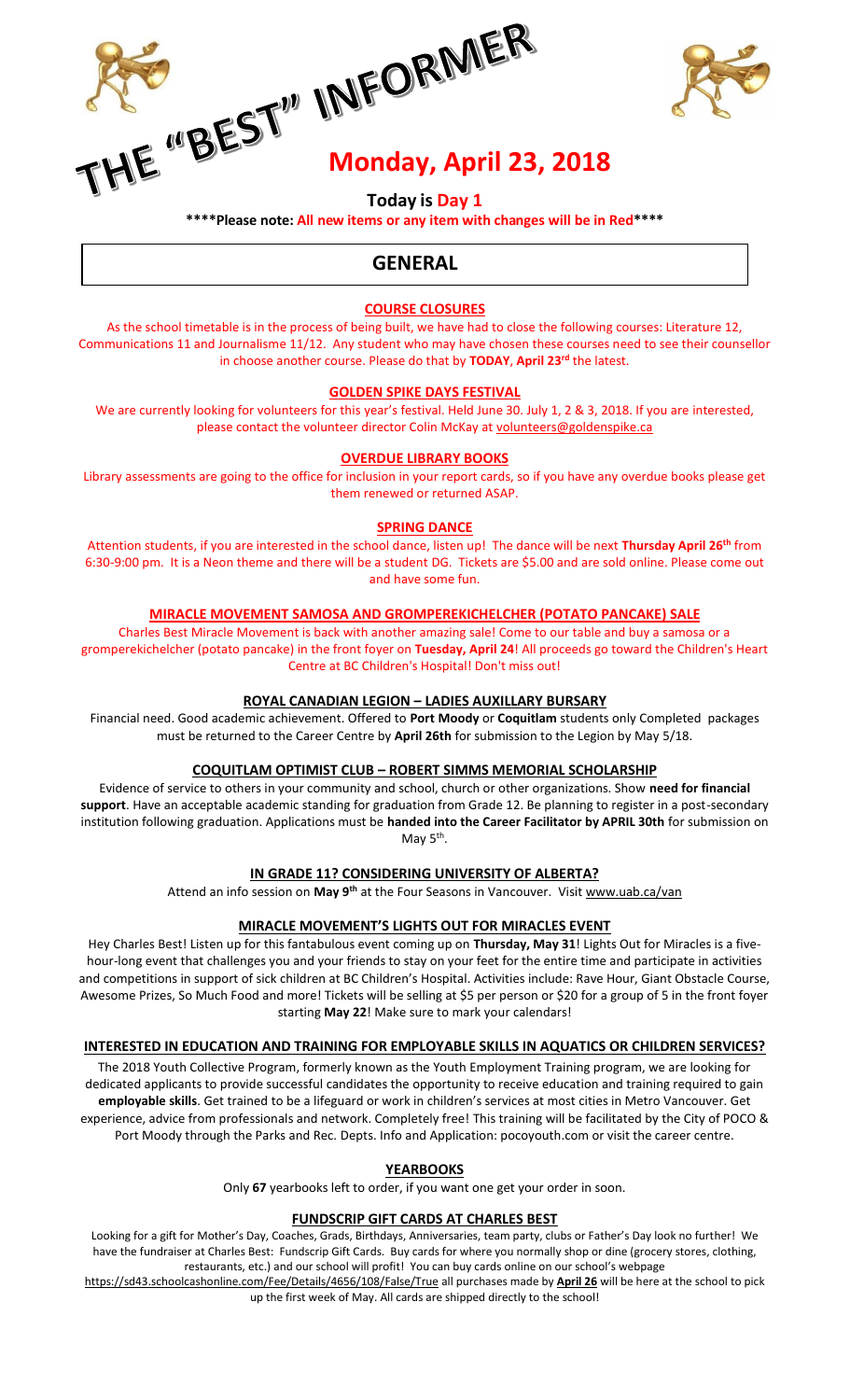# **SPORTS**

#### **JUNIOR BOYS RUGBY**

Junior Boys Rugby game today in White Rock. Dismissal at 2:15, be on the bus changed and ready to go by 2:25. Get your jersey during lunch, make sure you have your mouthguards and cleats.

#### **DISTRICT BOY'S ALL STAR BASKETBALL GAME TODAY**

**Monday April 23rd** 7 pm at Charles Best- no charge to enter and watch Top players from all the district's teams will compete for the first annual title

#### **SENIOR BADMINTON**

Congratulations to the senior badminton team on an outstanding District Championships. Jimmy Cheng played unbelievable badminton on his way to winning the boys singles district title, including clutch play during a 3rd game tie-breaker in both the semi-finals and finals. Yolanda Chang also played outstanding badminton and won silver in girls singles and then Jimmy Cheng and Chris Cheng won an impressive bronze in doubles. Excellent play by the rest of the team: Claire Song, Emily Lam, Taryn Chang, Florence Hsu, Amy Zeng, Manami Sekine, Leo Peng, Jason Li, Ricky Tat and Jim Liu. Next up are the Upper Fraser Valleys. Way to go team!

#### **CHARLES BEST GOLF MASTERS TOURNAMENT**

On a stormy Friday at Guilford Golf Course, the battle for the blue jacket commenced at the Charles Best Master Championship. As the match progressed, two golfers pulled away from the pack. Grade 9 golfing phenom Jayden Piao scored an eagle on the par 5 Seventh Hole, to deliver a sizzling round of 76. Reigning champ William Tindle countered with an eagle of his own on the par 5 fourteenth hole and just edged out Jayden to repeat as the 2018 Master Champion with a jaw-dropping 74. Jordan Allaire hit a 250 yard drive on hole #9 and a 7 foot dart on hole #17 to win both the Longest Drive and Closest to the Pin competition, despite his unorthodox helicopter spin/ninja slide finish, a technique rarely seen on a tee box. Other notable scores were Max Mackinnon with an 82, Matthew Beauchamp with an 84 and Lauren Jang with an 85.

## **GRADE 12**

#### **UPCOMING SCHOLARSHIP DEADLINES - APRIL**

SFU open awards and bursaries, Royal Canadian Legion – Ladies Aux, EFMABC, YVR Inspiring Artist, BCGUE, Hal Weinberg, Adoptive Families of BC, Optimist/Robert Simms, Joint Diversity, Al Grist Hydro. Visit the Career Centre/Financial Aid page.

### **PSI LISTS UPDATED**

Attending post-secondary??

New PSI lists will be posted today. Please check the list. Any questions please see Mrs. HW or your counsellor!

#### **GRAD TICKET SALES**

All grade 12's must pay all fees, have no Library Books or textbooks outstanding as Grad Ticket sales start in May. You will not be able to buy your ticket if your account is not clear.

#### **2018 GRADS PLEASE SAVE THE DATE**

Spring is almost here and so is grad season. Grads of 2018 please save the dates: **June 8th** -Commencement rehearsal, Block 5, large gym **June 9th –**Commencement **June 22nd –** French Leaving Ceremony, 1-3 pm **June 23rd –** Grad Dinner and Dance followed by After grad

# **IMPORTANT REMINDERS**

#### **WHEN CROSSING COMO LAKE**

To all students:

Please remember to use the crosswalks and obey all traffic lights when crossing Como Lake.

## **\*\*\*\*\*SCENT FREE SCHOOL\*\*\*\*\***

All schools and buildings within *SD43* are "**scent free**" places of work and learning. Numerous students and staff have serious medical complications with various natural and chemical scents/ fragrances.

As such, please make every effort to avoid using or wearing scented products within this space in order to establish an environment that is as "scent safe" as possible.

#### **\*\*\*\*ATTENTION ALL STUDENTS\*\*\*NO LOITERING IN BUS SHELTER\*\*\*\***

Students are reminded that the bus shelters are for people who are actually waiting to get on a bus. Please do not use them as a social gathering place.

#### **STUDENT DROP OFFS**

Please be aware that when dropping students off in the morning, vehicles are **not permitted** to stop at the west entrance roundabout. Stopping in the roundabout causes dangerous traffic problems on Como Lake Ave and impedes traffic.

## **SLOW DOWN AND USE CAUTION IN THE DRIVEWAY/DROP OFF AREA IN FRONT OF THE SCHOOL**

Students are reminded to slow down and use the designated crosswalk area when crossing through the school driveway area. Be very vigilant as drivers are often distracted as they are moving in and out of waiting spots. Also, our student drivers are reminded that the expectation is "dead slow" in our school driveways and parking lots.

#### **LITTER IN THE HALLWAYS**

Students are reminded to clean up after themselves. It is a continual challenge to keep our school clean for all of us given that lunch hours take place all day long. Please pick up after yourself and your friends. Remember, we have garbage, bottle recycle, paper recycle and organics bins in regular locations throughout the building. Let's all PITCH IN together!

#### **\*\*\*VAPORIZERS – AN ADDITION TO THE CODE OF CONDUCT\*\*\***